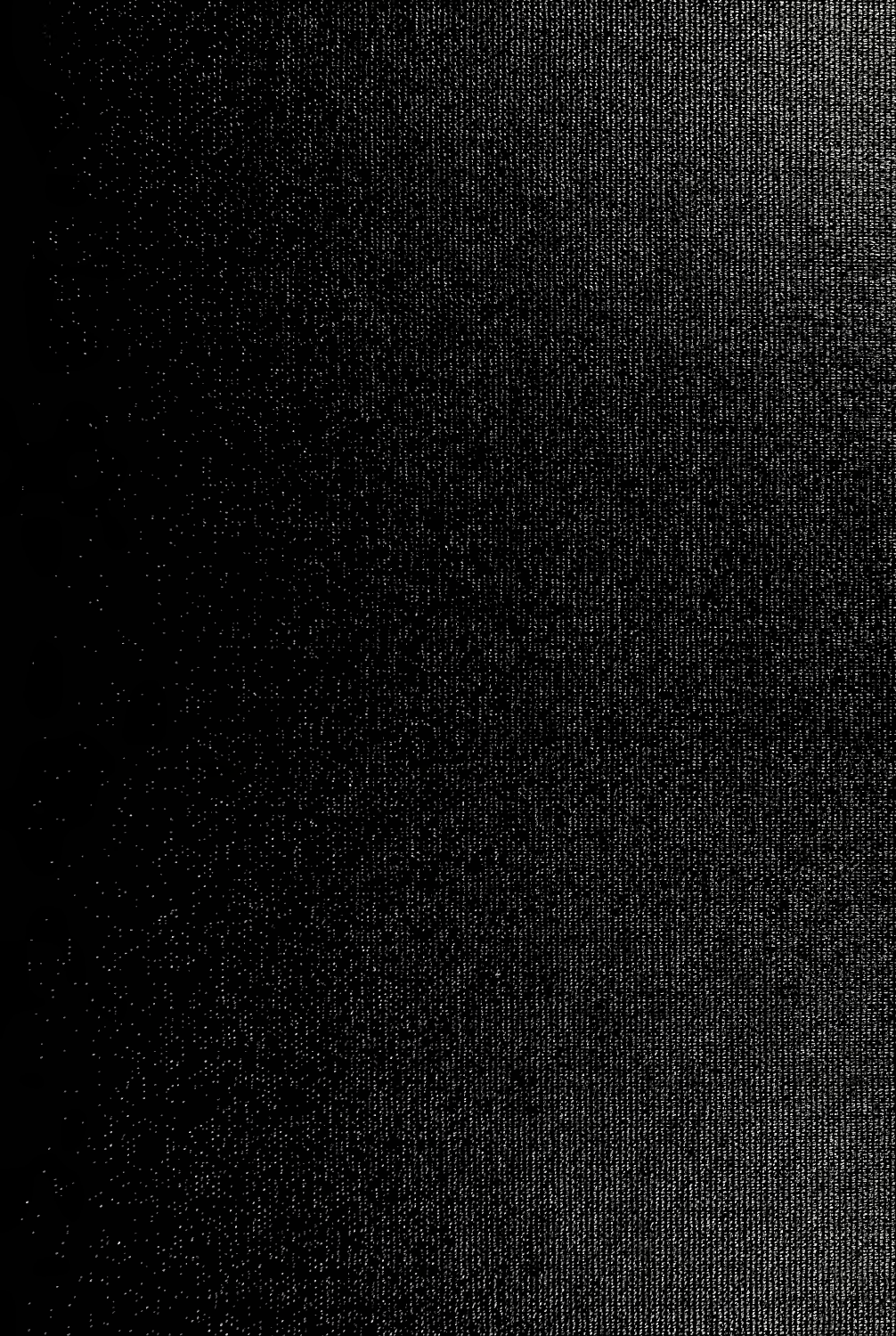|                                              | Democratic Primary               |                     |        |                               | <b>Republican Primary</b>                    |                                                  |                             |        |                        |
|----------------------------------------------|----------------------------------|---------------------|--------|-------------------------------|----------------------------------------------|--------------------------------------------------|-----------------------------|--------|------------------------|
| <b>Sixth</b><br>Worcester<br><b>District</b> | Alicea<br>of Charlton<br>Geraldo | <b>Others</b><br>ER | Blanks | Cast<br>Votes<br><b>Total</b> | Durant<br>Spencer<br>5.<br><b>Peter</b><br>F | idge<br>aynes<br>thbi<br>ъ.<br>Michael<br>of Sou | <b>Others</b><br><b>All</b> | Blanks | Cast<br>Votes<br>Total |
| Charlton                                     | 277                              | 25                  | 66     | 368                           | 446                                          | 140                                              |                             | 46     | 632                    |
| East Brookfield                              | 55                               | 3                   | 8      | 66                            | 98                                           | 31                                               |                             | 9      | 139                    |
| Oxford                                       | 85                               |                     | 52     | 137                           | 76                                           | 48                                               |                             | 22     | 146                    |
| Southbridge                                  | 482                              | 6                   | 163    | 651                           | 172                                          | 202                                              | $\overline{2}$              | 19     | 395                    |
| Spencer                                      | 215                              | $\overline{2}$      | 59     | 276                           | 222                                          | 51                                               | -                           | 8      | 281                    |
| <b>TOTALS</b>                                | 1,114                            | 36                  | 348    | 1,498                         | 1,014                                        | 472                                              | 3                           | 104    | 1,593                  |

The election for Representative in General Court in the 6th Worcester district was challenged and a court ruled that the election was a tie and a new election be held to fill the vacancy in accordance with the provisions of chapter 54, section 141 of the General Laws. The results from the new primary and election will appear in the PD 43 for 2012.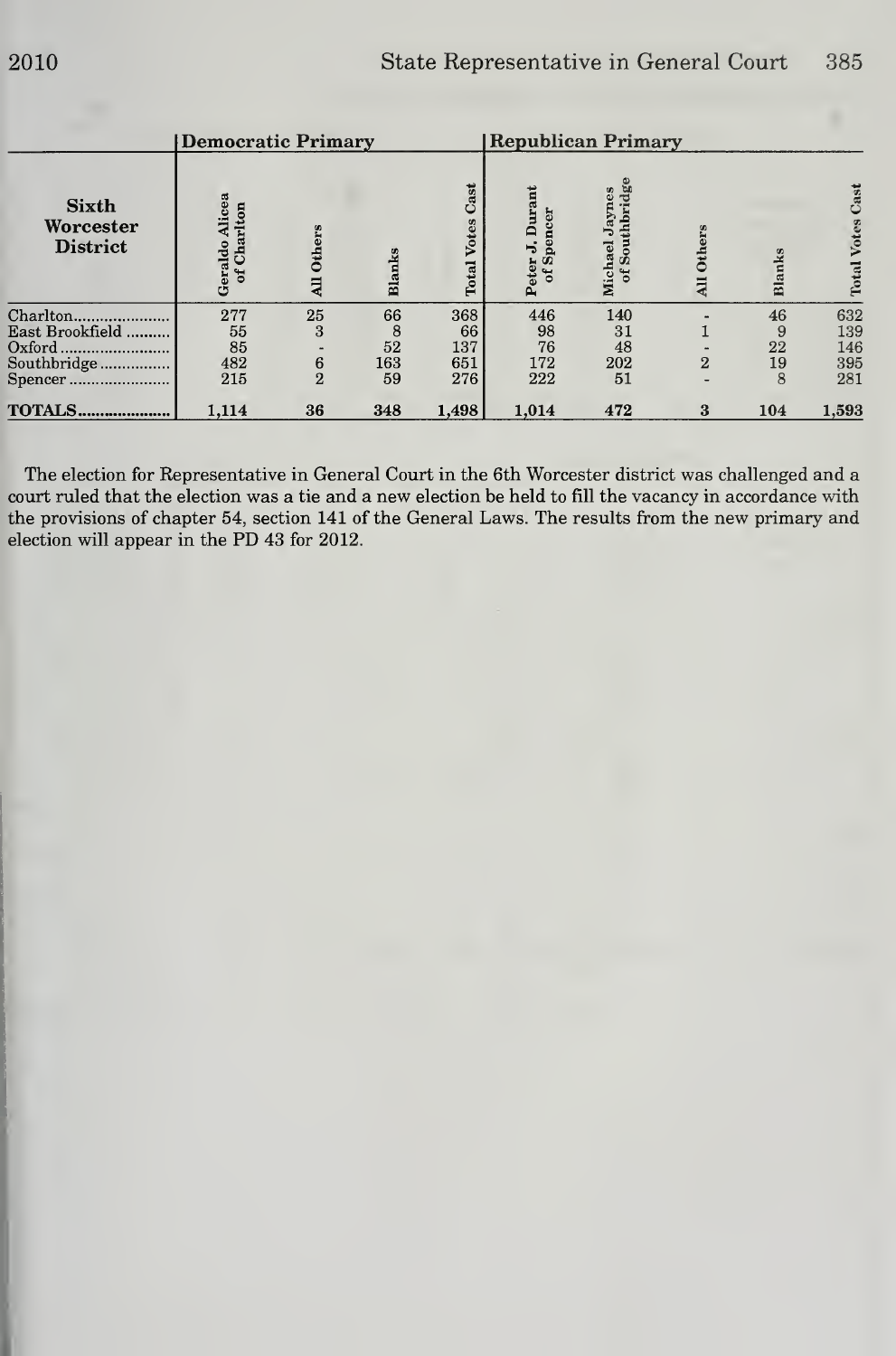|                                         | <b>Democratic Primary</b>                |                                                          |                                 |                                           | <b>Republican Primary</b>  |                                            |                       |                          |  |  |
|-----------------------------------------|------------------------------------------|----------------------------------------------------------|---------------------------------|-------------------------------------------|----------------------------|--------------------------------------------|-----------------------|--------------------------|--|--|
| Seventh<br>Worcester<br><b>District</b> | No Nomination                            | All Others                                               | <b>Blanks</b>                   | <b>Total Votes Cast</b>                   | Paul K. Frost<br>of Auburn | All Others                                 | Blanks                | <b>Total Votes Cast</b>  |  |  |
| Auburn<br>Millbury<br>Sutton            |                                          | $\overline{7}$<br>$\boldsymbol{9}$<br>$\frac{2}{5}$      | 1,433<br>876<br>309<br>136      | 1,440<br>885<br>311<br>141                | 576<br>454<br>262<br>129   | ÷,<br>3<br>$\frac{1}{2}$<br>$\overline{2}$ | 91<br>104<br>51<br>40 | 667<br>561<br>313<br>171 |  |  |
| <b>TOTALS</b>                           |                                          | 23                                                       | 2,754                           | 2,777                                     | 1,421                      | $5\phantom{.0}$                            | 286                   | 1,712                    |  |  |
|                                         | <b>State Election</b>                    |                                                          |                                 |                                           |                            |                                            |                       |                          |  |  |
| Seventh<br>Worcester<br><b>District</b> | Republican<br>Paul K. Frost<br>of Auburn | All Others                                               | Blanks                          | <b>Total Votes Cast</b>                   |                            |                                            |                       |                          |  |  |
| Auburn<br>2.<br>4<br>5                  | 1,049<br>1,049<br>1,138<br>994<br>1,028  | $\overline{4}$<br>$\overline{\mathbf{c}}$<br>$^6_6$<br>5 | 344<br>281<br>275<br>271<br>277 | 1,397<br>1,332<br>1,419<br>1,271<br>1,310 |                            |                                            |                       |                          |  |  |
| Millbury<br>Pct. 1<br>2.<br>3.<br>4.    | 865<br>1,260<br>884<br>854               | $\overline{4}$<br>$\boldsymbol{6}$<br>$\frac{5}{8}$      | 307<br>340<br>239<br>293        | 1,176<br>1,606<br>1,128<br>1,155          |                            |                                            |                       |                          |  |  |
| Oxford<br>Pct. 1<br>3                   | 1,016<br>947                             | $\rm 3$<br>8                                             | 279<br>270                      | 1,298<br>1,225                            |                            |                                            |                       |                          |  |  |
| Sutton<br>Pct. 3                        | 1,006                                    | 11                                                       | 344                             | 1,361                                     |                            |                                            |                       |                          |  |  |
| TOTALS                                  | 12,090                                   | 68                                                       | 3,520                           | 15,678                                    |                            |                                            |                       |                          |  |  |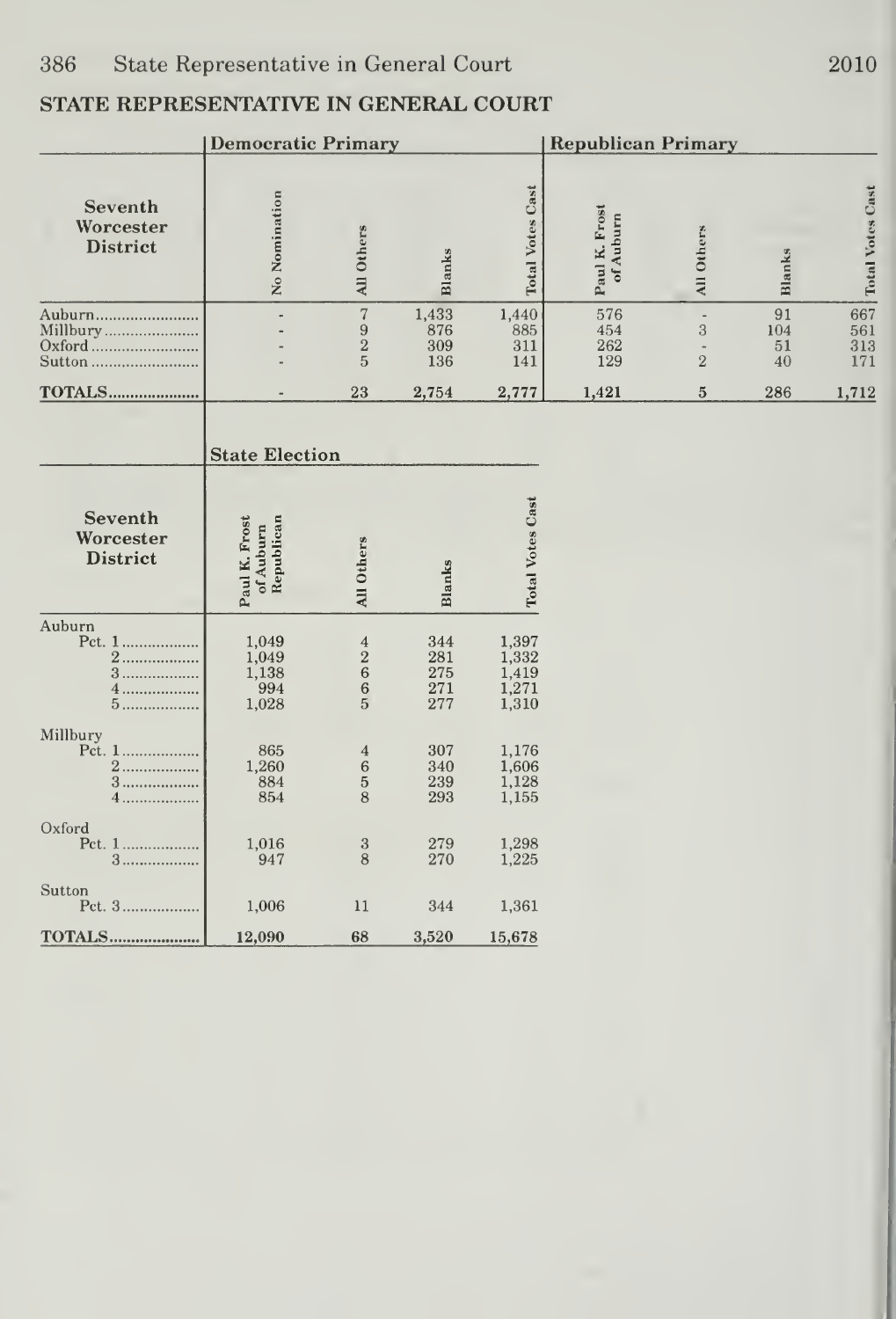|                                                    |                                           | <b>Democratic Primary</b>                                    |                                                      | <b>Republican Primary</b>      |                                     |                                                                                 |                            |                                              |
|----------------------------------------------------|-------------------------------------------|--------------------------------------------------------------|------------------------------------------------------|--------------------------------|-------------------------------------|---------------------------------------------------------------------------------|----------------------------|----------------------------------------------|
| Eighth<br>Worcester<br><b>District</b>             | Paul Kujawski<br>of Webster               | All Others                                                   | <b>Blanks</b>                                        | <b>Total Votes Cast</b>        | Kevin J. Kuros<br>of Uxbridge       | All Others                                                                      | Blanks                     | <b>Total Votes Cast</b>                      |
| Douglas<br>Dudley<br>Oxford<br>Uxbridge<br>Webster | 132<br>290<br>77<br>42<br>409             | $\overline{a}$<br>11<br>$\mathbf{1}$<br>$\overline{2}$<br>11 | 83<br>159<br>46<br>16<br>208                         | 215<br>460<br>124<br>60<br>628 | 356<br>354<br>125<br>100<br>362     | $\overline{a}$<br>$\mathbf{1}$<br>$\overline{a}$<br>$\mathbf 1$<br>$\mathbf{1}$ | 72<br>64<br>30<br>19<br>85 | $\overline{428}$<br>419<br>155<br>120<br>448 |
| <b>TOTALS</b>                                      | 950                                       | 25                                                           | 512                                                  | 1,487                          | 1,297                               | $\bf{3}$                                                                        | 270                        | 1,570                                        |
|                                                    | <b>State Election</b>                     |                                                              |                                                      |                                |                                     |                                                                                 |                            |                                              |
| Eighth<br>Worcester<br><b>District</b>             | Paul Kujawski<br>Democratic<br>of Webster | Kevin J. Kuros<br>of Uxbridge<br>Republican                  | All Others                                           | <b>Blanks</b>                  | <b>Total Votes Cast</b>             |                                                                                 |                            |                                              |
| Douglas<br>Pct. 1<br>2.                            | 544<br>539                                | 1,131<br>980                                                 |                                                      | 63<br>48                       | 1,738<br>1,567                      |                                                                                 |                            |                                              |
| Dudley<br>Pct. 1<br>2.<br>3<br>4                   | 425<br>325<br>470<br>344                  | 473<br>433<br>719<br>460                                     | $\mathbf{1}$<br>$\mathbf{1}$                         | 22<br>20<br>23<br>29           | 920<br>779<br>1,213<br>833          |                                                                                 |                            |                                              |
| Oxford                                             | 451                                       | 651                                                          |                                                      | 60                             | 1,162                               |                                                                                 |                            |                                              |
| Uxbridge<br>Pct. 3                                 | 422                                       | 889                                                          | $\overline{2}$                                       | 60                             | 1,373                               |                                                                                 |                            |                                              |
| Webster<br>2.<br>3<br>4.<br>5.                     | 400<br>327<br>443<br>749<br>580           | 327<br>233<br>486<br>802<br>468                              | 1<br>÷.<br>$\overline{\mathbf{4}}$<br>$\overline{2}$ | 16<br>15<br>23<br>37<br>17     | 744<br>575<br>956<br>1,588<br>1,067 |                                                                                 |                            |                                              |
| <b>TOTALS</b>                                      | 6,019                                     | 8,052                                                        | 11                                                   | 433                            | 14,515                              |                                                                                 |                            |                                              |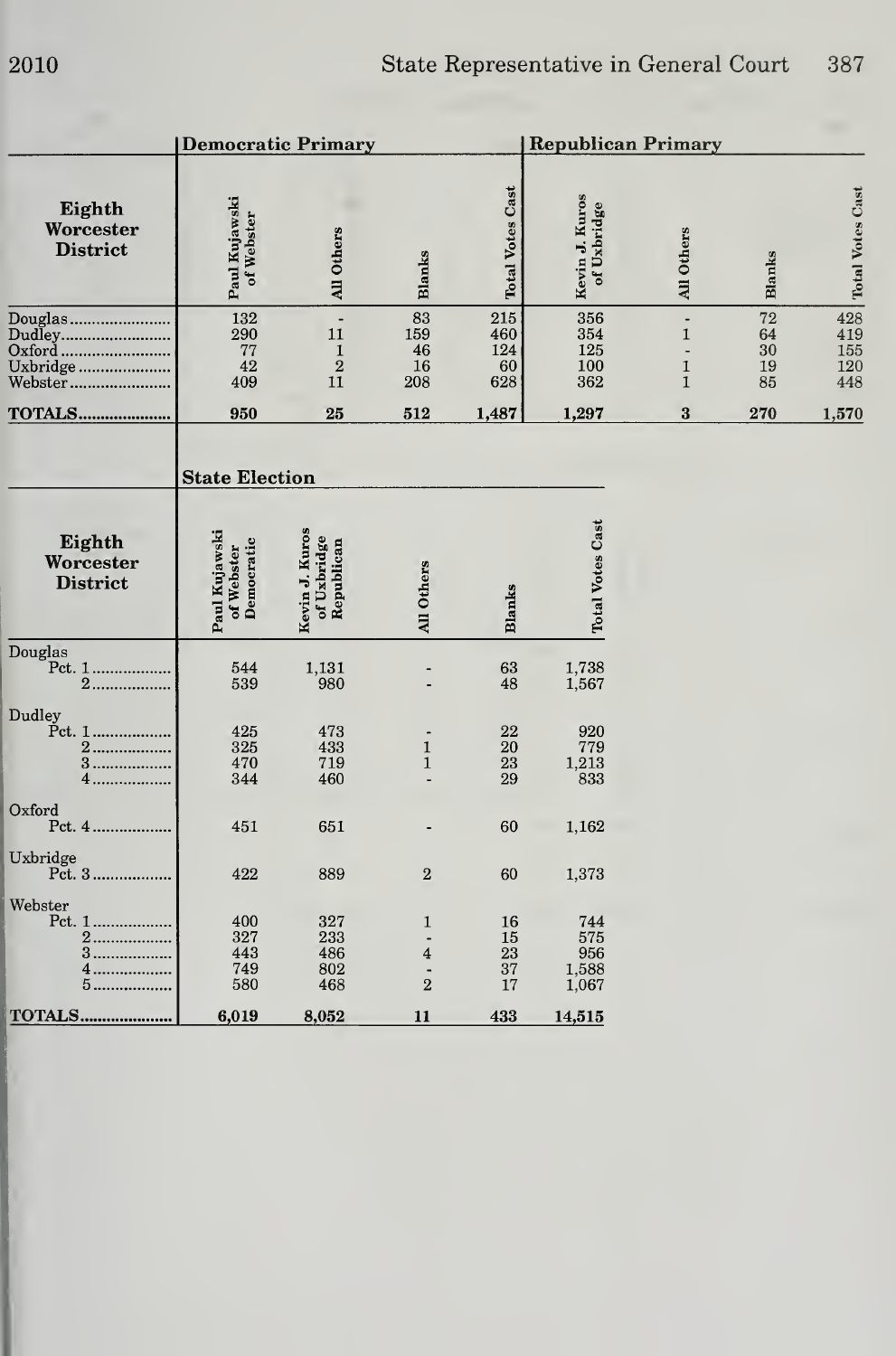|                                                | <b>Democratic Primary</b>                                                    |                                                 |                               |                          | <b>Republican Primary</b>             |                                            |                      |                          |  |
|------------------------------------------------|------------------------------------------------------------------------------|-------------------------------------------------|-------------------------------|--------------------------|---------------------------------------|--------------------------------------------|----------------------|--------------------------|--|
| Ninth<br>Worcester<br><b>District</b>          | of Westborough<br>Timothy A. Dodd                                            | All Others                                      | Blanks                        | <b>Total Votes Cast</b>  | George N. Peterson, Jr.<br>of Grafton | All Others                                 | Blanks               | <b>Total Votes Cast</b>  |  |
| Grafton<br>Northbridge<br>Upton<br>Westborough | 495<br>319<br>172<br>247                                                     | 3<br>$\mathbf{1}$                               | 222<br>119<br>86<br>45        | 720<br>438<br>259<br>292 | 837<br>562<br>324<br>291              | i.<br>$\overline{2}$<br>ä,<br>$\mathbf{1}$ | 47<br>85<br>41<br>65 | 884<br>649<br>365<br>357 |  |
| <b>TOTALS</b>                                  | 1,233                                                                        | 4                                               | 472                           | 1,709                    | 2,014                                 | 3                                          | 238                  | 2,255                    |  |
| Ninth<br>Worcester<br><b>District</b>          | <b>State Election</b><br>George N. Peterson, Jr.<br>Republican<br>of Grafton | of Westborough<br>Timothy A. Dodd<br>Democratic | All Others                    | <b>Blanks</b>            | <b>Total Votes Cast</b>               |                                            |                      |                          |  |
| Grafton<br>Pct. 1<br>$\overline{2}$<br>3<br>4. | 1,003<br>1,471<br>1,253<br>1,137                                             | 295<br>502<br>404<br>405                        | $\frac{2}{1}$                 | 45<br>59<br>52<br>60     | 1,343<br>2,032<br>1,711<br>1,603      |                                            |                      |                          |  |
| Northbridge<br>3.<br>4                         | 938<br>999<br>664<br>1,175                                                   | 415<br>433<br>293<br>407                        | $\mathbf{1}$                  | 62<br>66<br>25<br>72     | 1,415<br>1,498<br>982<br>1,655        |                                            |                      |                          |  |
| Upton<br>Westborough<br>$5$                    | 2,052<br>493<br>781                                                          | 1,007<br>707<br>915                             | $\frac{1}{2}$<br>$\mathbf{1}$ | 209<br>60<br>71          | 3,268<br>1,260<br>1,768               |                                            |                      |                          |  |
| <b>TOTALS</b>                                  | 11,966                                                                       | 5,783                                           | $\overline{5}$                | 781                      | 18,535                                |                                            |                      |                          |  |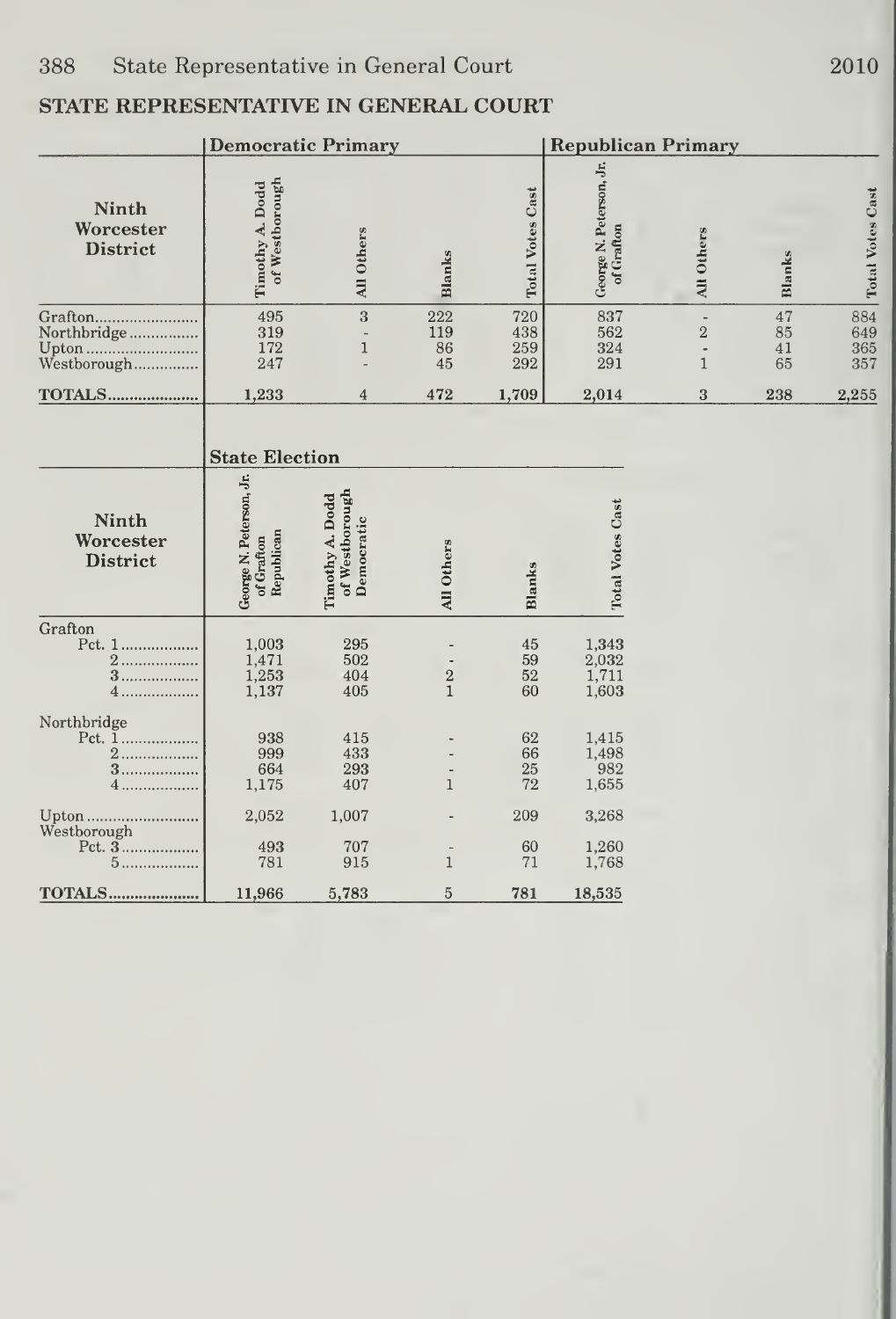|                                                                                        | <b>Democratic Primary</b>                                                                                |                                                    |                                                             |                                                                             | <b>Republican Primary</b> |                           |                   |                         |
|----------------------------------------------------------------------------------------|----------------------------------------------------------------------------------------------------------|----------------------------------------------------|-------------------------------------------------------------|-----------------------------------------------------------------------------|---------------------------|---------------------------|-------------------|-------------------------|
| <b>Tenth</b><br>Worcester<br><b>District</b>                                           | John V. Fernandes<br>of Milford                                                                          | All Others                                         | <b>Blanks</b>                                               | <b>Total Votes Cast</b>                                                     | No Nomination             | All Others                | <b>Blanks</b>     | <b>Total Votes Cast</b> |
| Hopedale<br>Mendon<br>Milford                                                          | 209<br>124<br>826                                                                                        | $\mathbf{1}$<br>8                                  | 46<br>20<br>145                                             | 255<br>145<br>979                                                           |                           | $\overline{7}$<br>3<br>40 | 396<br>294<br>723 | 403<br>297<br>763       |
| <b>TOTALS</b>                                                                          | 1,159                                                                                                    | 9                                                  | 211                                                         | 1,379                                                                       |                           | 50                        | 1,413             | 1,463                   |
| <b>Tenth</b><br>Worcester<br><b>District</b>                                           | <b>State Election</b><br>John V. Fernandes<br>Democratic<br>of Milford                                   | All Others                                         | <b>Blanks</b>                                               | <b>Total Votes Cast</b>                                                     |                           |                           |                   |                         |
| Hopedale<br>Mendon<br>Milford<br>Pct. 1<br>$\overline{2}$<br><br>3<br>.<br>5<br>.<br>7 | 1,783<br>1,643<br>735<br>$\begin{array}{c} 1{,}025 \\ 833 \end{array}$<br>791<br>1,183<br>1,029<br>1,154 | 19<br>14<br>22<br>19<br>14<br>20<br>31<br>28<br>38 | 770<br>877<br>228<br>348<br>261<br>218<br>370<br>299<br>399 | 2,572<br>2,534<br>985<br>1,392<br>1,108<br>1,029<br>1,584<br>1,356<br>1,591 |                           |                           |                   |                         |
| <b>TOTALS</b>                                                                          | 10,176                                                                                                   | 205                                                | 3,770                                                       | 14,151                                                                      |                           |                           |                   |                         |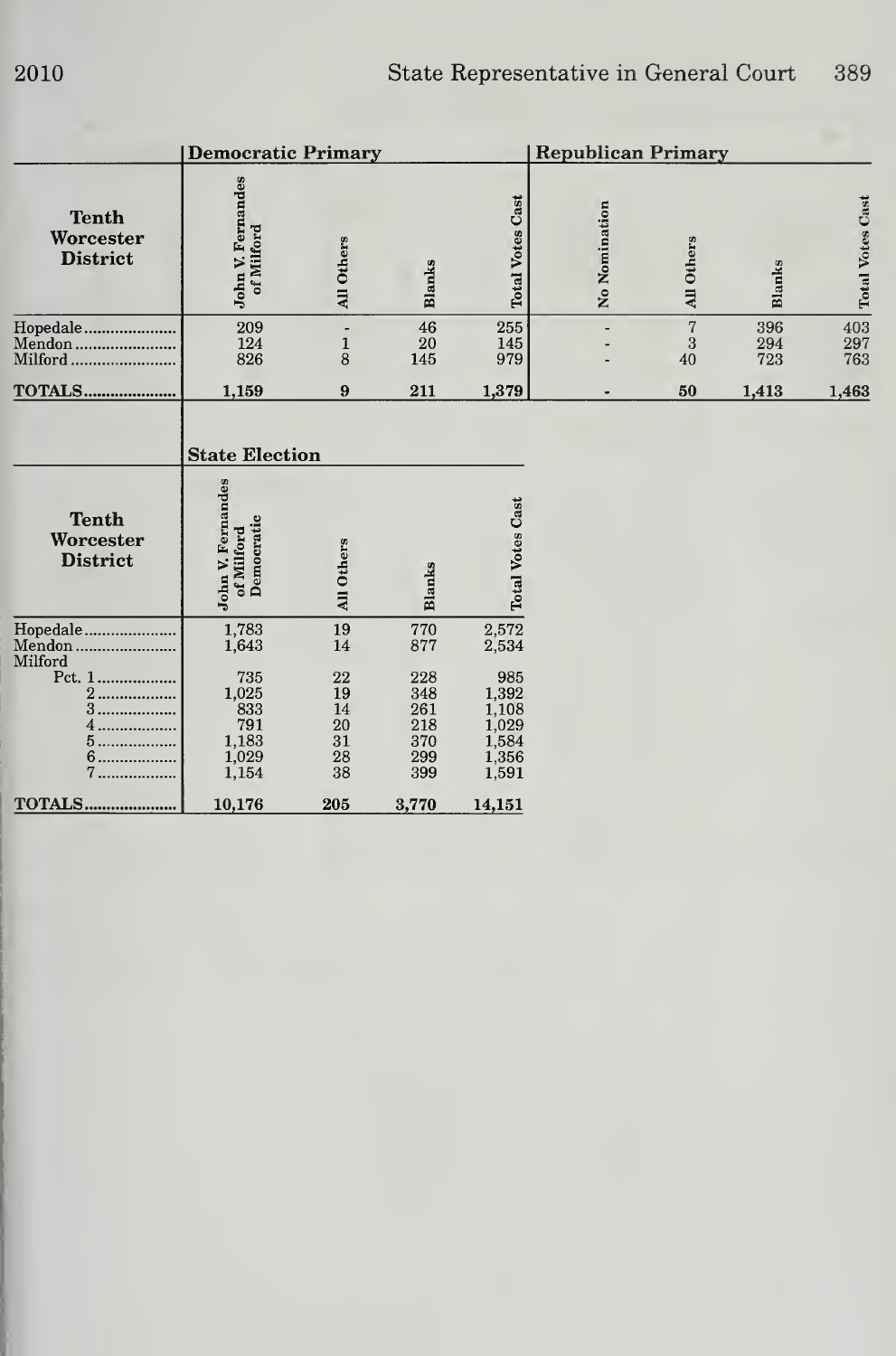|                                                                    |                                                                          | <b>Democratic Primary</b>                                   |                           |                                                    |                                                                               | <b>Republican Primary</b>          |                |           |                                               |  |
|--------------------------------------------------------------------|--------------------------------------------------------------------------|-------------------------------------------------------------|---------------------------|----------------------------------------------------|-------------------------------------------------------------------------------|------------------------------------|----------------|-----------|-----------------------------------------------|--|
| Eleventh<br>Worcester<br><b>District</b>                           | of Shrewsbury<br>Denis M. Leary                                          | of Shrewsbury<br>Kevin T. Byrne<br>$(Write-In)$             | All Others                | Blanks                                             | <b>Total Votes Cast</b>                                                       | Matthew A. Beaton<br>of Shrewsbury | All Others     | Blanks    | <b>Total Votes Cast</b>                       |  |
| Shrewsbury<br>Westborough                                          | 1,413<br>221                                                             | 106<br>3                                                    | $\bf 5$<br>$\overline{2}$ | 577<br>61                                          | 2,101<br>287                                                                  | 1,698<br>298                       | $\overline{4}$ | 299<br>81 | $\begin{array}{c} 2{,}001 \\ 379 \end{array}$ |  |
| TOTALS                                                             | 1,634                                                                    | 109                                                         | $\overline{7}$            | 638                                                | 2,388                                                                         | 1,996                              | $\overline{4}$ | 380       | 2,380                                         |  |
|                                                                    | <b>State Election</b>                                                    |                                                             |                           |                                                    |                                                                               |                                    |                |           |                                               |  |
| Eleventh<br>Worcester<br><b>District</b>                           | <b>Beaton</b><br>of Shrewsbury<br>Republican<br>Matthew A.               | of Shrewsbury<br>Kevin T. Byrne<br>Democratic               | All Others                | Blanks                                             | <b>Total Votes Cast</b>                                                       |                                    |                |           |                                               |  |
| Shrewsbury<br>Pct. 1<br>2.<br>3.<br>.<br>$5$<br>6<br>7.<br>8.<br>9 | 1,023<br>802<br>597<br>897<br>891<br>807<br>1,191<br>$\frac{1,224}{893}$ | 566<br>547<br>479<br>622<br>571<br>604<br>512<br>659<br>627 | $\frac{2}{2}$             | 67<br>56<br>46<br>61<br>60<br>65<br>60<br>60<br>68 | 1,656<br>1,405<br>1,122<br>1,580<br>1,522<br>1,476<br>1,765<br>1,945<br>1,588 |                                    |                |           |                                               |  |
| Westborough<br>Pct. 1<br>4                                         | 463<br>921                                                               | 418<br>656                                                  | $\overline{2}$            | 54<br>137                                          | 935<br>1,716                                                                  |                                    |                |           |                                               |  |
| <b>TOTALS</b>                                                      | 9,709                                                                    | 6,261                                                       | $6\phantom{1}6$           | 734                                                | 16,710                                                                        |                                    |                |           |                                               |  |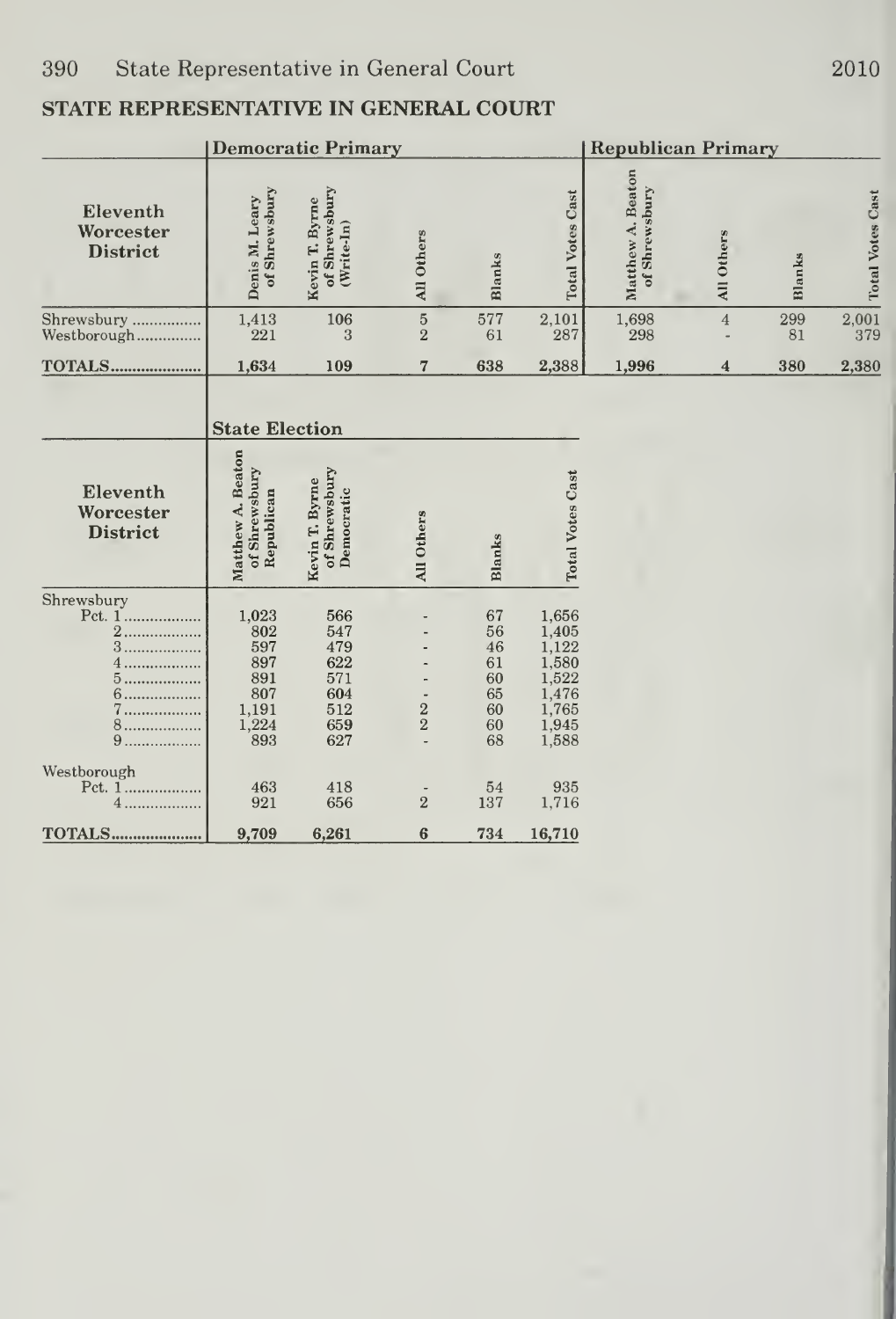|                                                  | <b>Democratic Primary</b>                           |                                                               |                                                   | <b>Republican Primary</b>       |                                        |                                |                             |                                 |
|--------------------------------------------------|-----------------------------------------------------|---------------------------------------------------------------|---------------------------------------------------|---------------------------------|----------------------------------------|--------------------------------|-----------------------------|---------------------------------|
| Twelfth<br>Worcester<br><b>District</b>          | Harold P. Naughton, Jr.<br>of Clinton               | All Others                                                    | <b>Blanks</b>                                     | <b>Total Votes Cast</b>         | <b>James F. Gettens</b><br>of Sterling | All Others                     | Blanks                      | <b>Total Votes Cast</b>         |
| Boylston<br>Clinton<br>Lancaster<br>Northborough | 207<br>765<br>150<br>610<br>159                     | $1\,$<br>11<br>$\mathbf{1}$<br>$\overline{a}$<br>$\mathbf{1}$ | 47<br>203<br>42<br>97<br>39                       | 255<br>979<br>193<br>707<br>199 | 247<br>387<br>177<br>677<br>217        | $\mathbf{1}$<br>$\overline{2}$ | 60<br>80<br>58<br>169<br>41 | 307<br>468<br>235<br>846<br>260 |
| <b>TOTALS</b>                                    | 1,891                                               | 14                                                            | 428                                               | 2,333                           | 1,705                                  | $\bf{3}$                       | 408                         | 2,116                           |
|                                                  | <b>State Election</b>                               |                                                               |                                                   |                                 |                                        |                                |                             |                                 |
| Twelfth<br>Worcester<br><b>District</b>          | Harold P. Naughton, Jr.<br>Democratic<br>of Clinton | James F. Gettens<br>Republican<br>of Sterling                 | All Others                                        | <b>Blanks</b>                   | <b>Total Votes Cast</b>                |                                |                             |                                 |
| Boylston<br>Clinton                              | 1,245                                               | 871                                                           | 3                                                 | 62                              | 2,181                                  |                                |                             |                                 |
| Pct. 1<br>2<br>3<br>.<br>4                       | 920<br>657<br>800<br>754                            | 443<br>270<br>457<br>308                                      | $\boldsymbol{2}$<br>$\overline{4}$<br>$\mathbf 1$ | 48<br>29<br>44<br>34            | 1,413<br>960<br>1,302<br>1,096         |                                |                             |                                 |
| Lancaster<br>Pct. 2                              | 986                                                 | 757                                                           | $\mathbf{1}$                                      | 72                              | 1,816                                  |                                |                             |                                 |
| Northborough<br>2.<br>3<br>4.<br>Sterling        | 1,004<br>918<br>962<br>972                          | 618<br>596<br>632<br>675                                      | $\frac{3}{3}$<br>$\mathbf 1$                      | 52<br>65<br>74<br>56            | 1,677<br>1,582<br>1,669<br>1,703       |                                |                             |                                 |
|                                                  | 1,036                                               | 965                                                           |                                                   | 60                              | 2,061                                  |                                |                             |                                 |
| <b>TOTALS</b>                                    | 10,254                                              | 6,592                                                         | 18                                                | 596                             | 17,460                                 |                                |                             |                                 |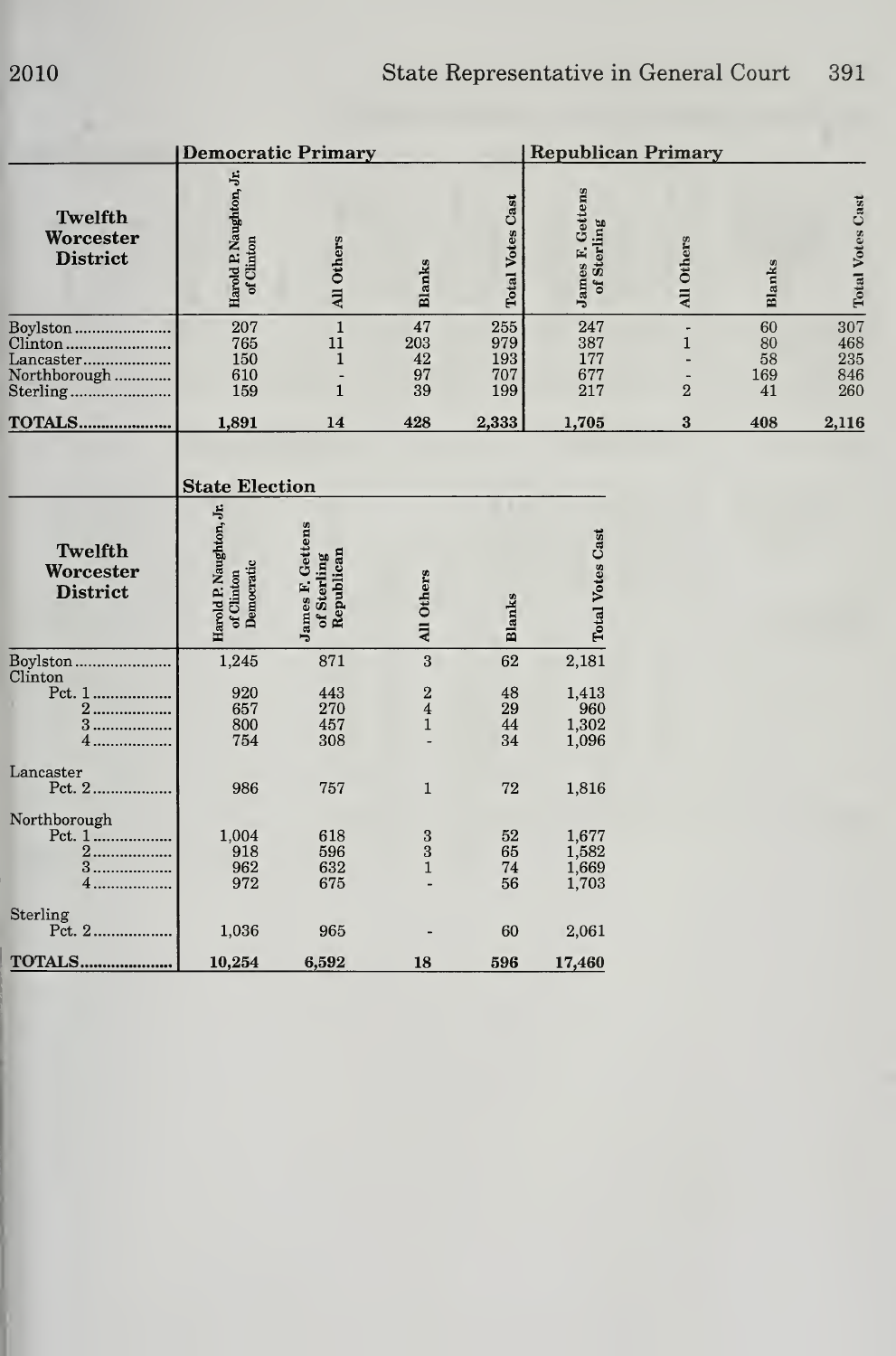|                                                                                                   |                                                                   | <b>Democratic Primary</b>                                          |                                                        |                                                                |                                                                                   |                                                          |                                                                                      | <b>Republican Primary</b> |                         |                                |            |           |                         |
|---------------------------------------------------------------------------------------------------|-------------------------------------------------------------------|--------------------------------------------------------------------|--------------------------------------------------------|----------------------------------------------------------------|-----------------------------------------------------------------------------------|----------------------------------------------------------|--------------------------------------------------------------------------------------|---------------------------|-------------------------|--------------------------------|------------|-----------|-------------------------|
| <b>Thirteenth</b><br>Worcester<br><b>District</b>                                                 | Margot R. Barnet<br>of Worcester                                  | Gina M. DiBaro<br>of Worcester                                     | John J. Mahoney<br>of Worcester                        | Mike C. Perotto<br>of Worcester                                | Donald P. Sharry<br>of Worcester                                                  | Joffrey A. Smith<br>of Worcester                         | All Others                                                                           | Blanks                    | <b>Total Votes Cast</b> | Paul J. Franco<br>of Worcester | All Others | Blanks    | <b>Total Votes Cast</b> |
| Paxton<br>WORCESTER.                                                                              | 95<br>1,324                                                       | 196<br>553                                                         | 115<br>1,441                                           | 63<br>454                                                      | 78<br>443                                                                         | 74<br>787                                                | $\mathbbm{1}$<br>$\overline{5}$                                                      | 24<br>87                  | 646<br>5,094            | 237<br>809                     | 3<br>3     | 52<br>235 | 292<br>1,047            |
| TOTALS                                                                                            | 1,419                                                             | 749                                                                | 1,556                                                  | 517                                                            | 521                                                                               | 861                                                      | $6\phantom{1}6$                                                                      | 111                       | 5,740                   | 1,046                          | 6          | 287       | 1,339                   |
|                                                                                                   |                                                                   | <b>State Election</b>                                              |                                                        |                                                                |                                                                                   |                                                          |                                                                                      |                           |                         |                                |            |           |                         |
| Thirteenth<br>Worcester<br><b>District</b>                                                        | Paul J. Franco<br>of Worcester<br>Republican                      | John J. Mahoney<br>of Worcester<br>Democratic                      | Independent<br>of Worcester<br>Bruce R. Card           | Ronal C. Madnick<br>Independent<br>of Worcester                | All Others                                                                        | Blanks                                                   | <b>Total Votes Cast</b>                                                              |                           |                         |                                |            |           |                         |
| Paxton                                                                                            | 995                                                               | 826                                                                | 36                                                     | 81                                                             | 3                                                                                 | 99                                                       | 2,040                                                                                |                           |                         |                                |            |           |                         |
| WORCESTER<br>Wd. 1 Pct. 1<br>2<br>3<br>4.<br>Wd. 9 Pct. 1<br>$2$<br>3.<br>4<br>5<br>Wd. 10 Pct. 3 | 489<br>595<br>377<br>362<br>286<br>293<br>329<br>567<br>521<br>80 | 860<br>858<br>501<br>835<br>637<br>649<br>731<br>688<br>788<br>352 | 32<br>25<br>9<br>18<br>15<br>9<br>29<br>13<br>22<br>16 | 75<br>122<br>86<br>148<br>102<br>109<br>133<br>75<br>101<br>33 | $\overline{2}$<br>$\overline{a}$<br>$\frac{3}{2}$<br>$\mathbf{1}$<br>$\mathbf{1}$ | 62<br>70<br>52<br>48<br>50<br>53<br>51<br>36<br>59<br>62 | 1,518<br>1,672<br>1,025<br>1,411<br>1,090<br>1,116<br>1,275<br>1,380<br>1,492<br>544 |                           |                         |                                |            |           |                         |
| <b>TOTALS</b>                                                                                     | 4,894                                                             | 7,725                                                              | 224                                                    | 1,065                                                          | 13                                                                                |                                                          | 642 14,563                                                                           |                           |                         |                                |            |           |                         |

2010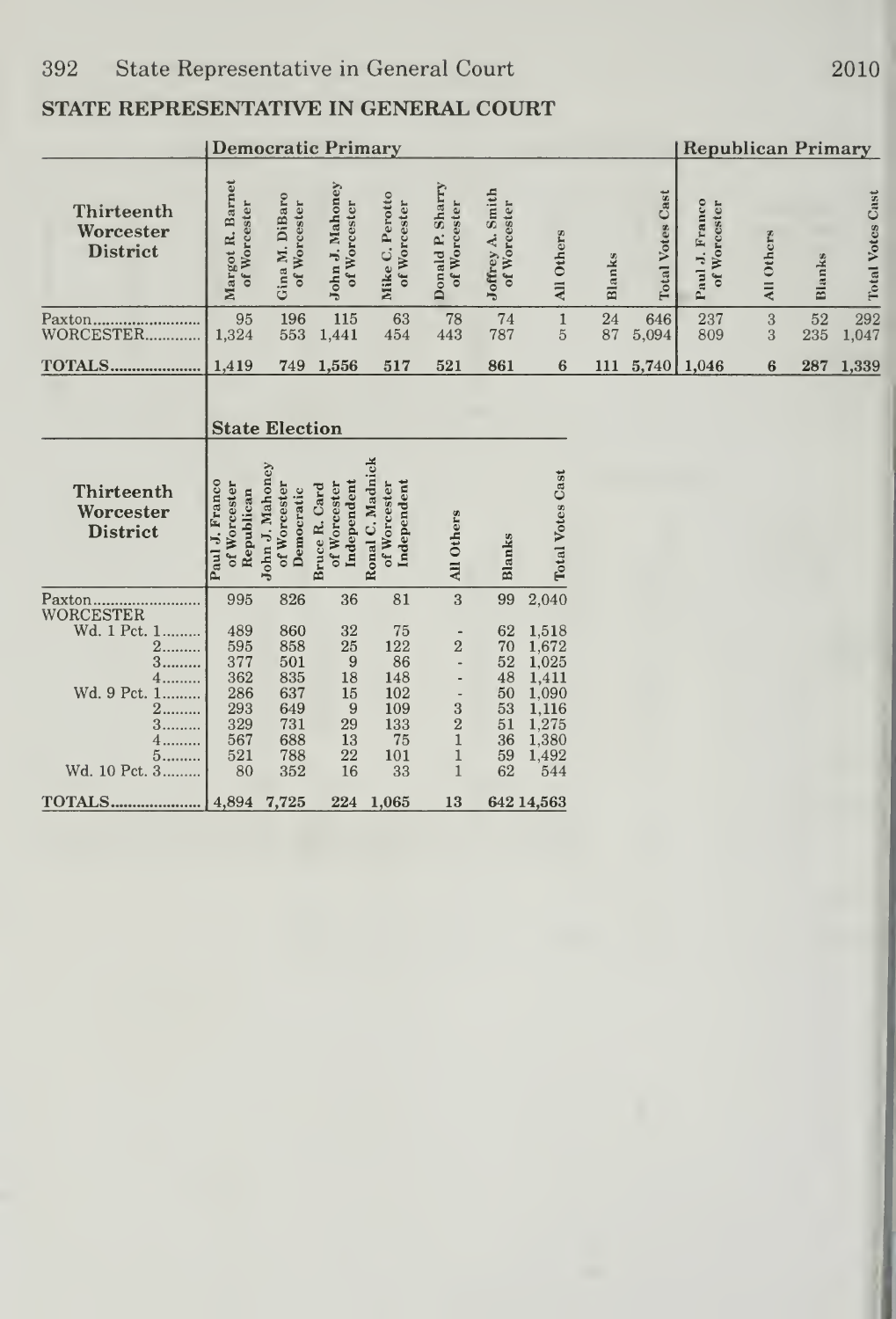|                                                                                               | Democratic Primary                                          |                                                   |                                                            |                                                                           | <b>Republican Primary</b> |                                              |               |            |                         |
|-----------------------------------------------------------------------------------------------|-------------------------------------------------------------|---------------------------------------------------|------------------------------------------------------------|---------------------------------------------------------------------------|---------------------------|----------------------------------------------|---------------|------------|-------------------------|
| Fourteenth<br>Worcester<br><b>District</b>                                                    | of West Boylston<br>James J. O'Day                          | All Others                                        | Blanks                                                     | <b>Total Votes Cast</b>                                                   | No Nomination             | Ronald A. Motta<br>of Worcester<br>(WriteIn) | All Others    | Blanks     | <b>Total Votes Cast</b> |
| West Boylston<br>WORCESTER                                                                    | 479<br>1,682                                                | $\mathbf 1$<br>23                                 | 153<br>597                                                 | 633<br>2,302                                                              |                           | 52<br>19                                     | $\bf 5$<br>88 | 399<br>618 | 456<br>725              |
| <b>TOTALS</b>                                                                                 | 2,161                                                       | 24                                                | 750                                                        | 2,935                                                                     |                           | 71                                           | 93            | 1,017      | 1,181                   |
|                                                                                               | <b>State Election</b>                                       |                                                   |                                                            |                                                                           |                           |                                              |               |            |                         |
| Fourteenth<br>Worcester<br><b>District</b>                                                    | of West Boylston<br>James J. O'Day<br>Democratic            | All Others                                        | Blanks                                                     | <b>Total Votes Cast</b>                                                   |                           |                                              |               |            |                         |
| West Boylston<br>Pct. 1<br>$2$                                                                | 1,133<br>1,086                                              | 33<br>33                                          | 443<br>526                                                 | 1,609<br>1,645                                                            |                           |                                              |               |            |                         |
| <b>WORCESTER</b><br>Wd. 1 Pct. 5<br>Wd. 2 Pct. 1<br>$2$<br>3<br>5<br>Wd. 3 Pct. 1<br>$3$<br>5 | 977<br>891<br>925<br>801<br>770<br>360<br>781<br>552<br>720 | 28<br>31<br>23<br>30<br>20<br>5<br>31<br>17<br>21 | 394<br>391<br>339<br>342<br>202<br>74<br>307<br>149<br>253 | 1,399<br>1,313<br>$1,287$<br>$1,173$<br>992<br>439<br>1,119<br>718<br>994 |                           |                                              |               |            |                         |
| <b>TOTALS</b>                                                                                 | 8,996                                                       | 272                                               | 3,420                                                      | 12,688                                                                    |                           |                                              |               |            |                         |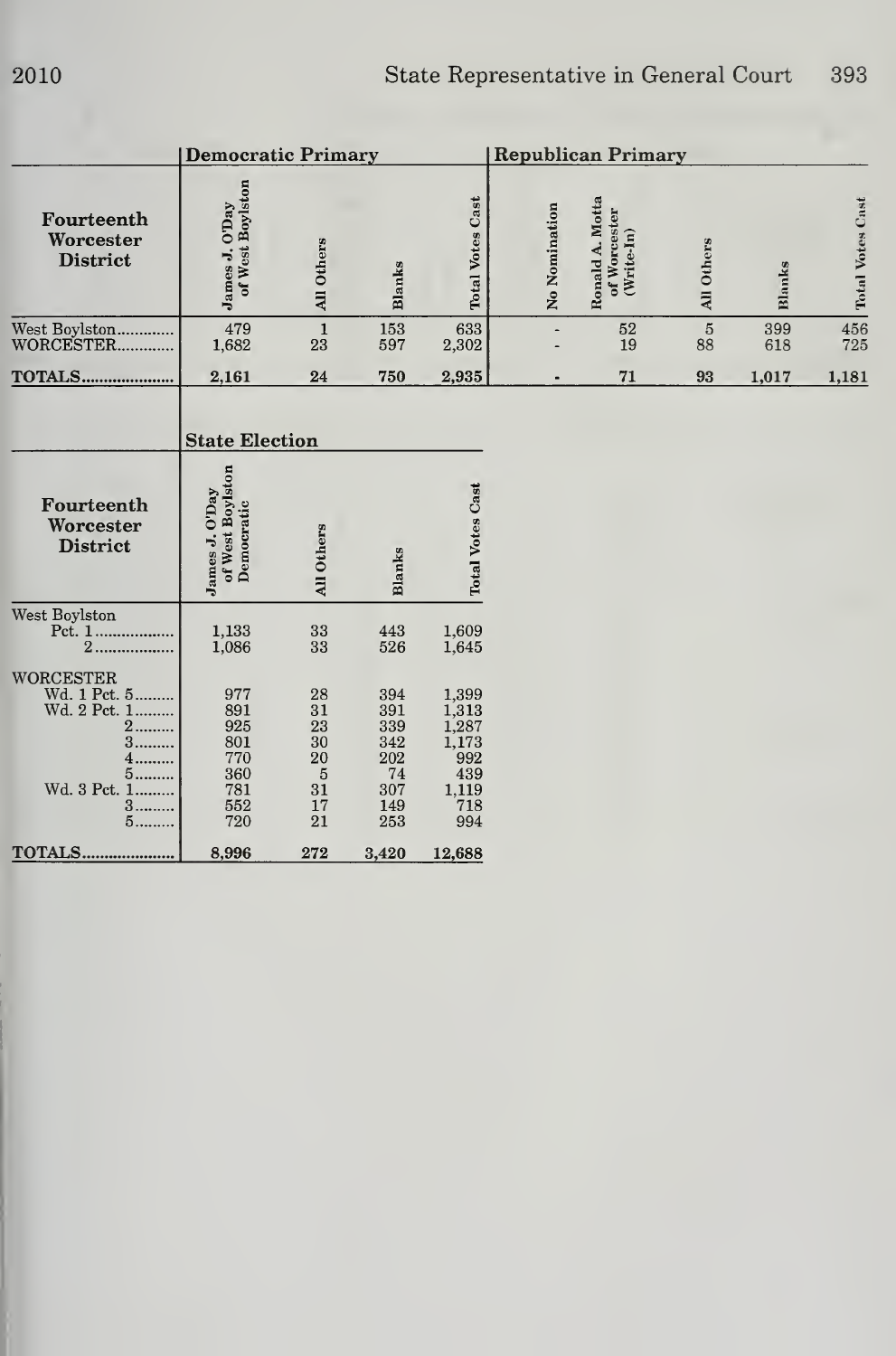|                                                                                                                                   | <b>Democratic Primary</b>                                                        |                                                                  |                                                                            |                                                                                      | <b>Republican Primary</b> |            |        |                         |  |  |  |
|-----------------------------------------------------------------------------------------------------------------------------------|----------------------------------------------------------------------------------|------------------------------------------------------------------|----------------------------------------------------------------------------|--------------------------------------------------------------------------------------|---------------------------|------------|--------|-------------------------|--|--|--|
| Fifteenth<br>Worcester<br><b>District</b>                                                                                         | Vincent A. Pedone<br>of Woreester                                                | All Others                                                       | Blanks                                                                     | <b>Total Votes Cast</b>                                                              | No Nomination             | All Others | Blanks | <b>Total Votes Cast</b> |  |  |  |
| WORCESTER                                                                                                                         | 1,404                                                                            | 19                                                               | 441                                                                        | 1,864                                                                                | ÷,                        | 50         | 410    | 460                     |  |  |  |
| <b>TOTALS</b>                                                                                                                     | 1,404                                                                            | 19                                                               | 441                                                                        | 1,864                                                                                | $\overline{a}$            | 50         | 410    | 460                     |  |  |  |
| Fifteenth<br>Worcester<br><b>District</b>                                                                                         | <b>State Election</b><br>Vincent A. Pedone<br>of Worcester<br><b>Democratic</b>  | All Others                                                       | Blanks                                                                     | <b>Total Votes Cast</b>                                                              |                           |            |        |                         |  |  |  |
|                                                                                                                                   |                                                                                  |                                                                  |                                                                            |                                                                                      |                           |            |        |                         |  |  |  |
| WORCESTER<br>Wd. 3 Pct. 2<br>4<br>Wd. 4 Pct. 1<br>$\overline{2}$<br>3.<br>4.<br>5<br>Wd. 5 Pct. 3<br>Wd. 10 Pct. 1<br>2<br>4<br>5 | 248<br>323<br>383<br>618<br>375<br>609<br>773<br>916<br>376<br>337<br>229<br>338 | 9<br>10<br>14<br>16<br>10<br>17<br>16<br>27<br>11<br>9<br>8<br>3 | 91<br>75<br>85<br>119<br>86<br>197<br>247<br>365<br>146<br>101<br>46<br>96 | 348<br>408<br>482<br>753<br>471<br>823<br>1,036<br>1,308<br>533<br>447<br>283<br>437 |                           |            |        |                         |  |  |  |
| TOTALS                                                                                                                            | 5,525                                                                            | 150                                                              | 1,654                                                                      | 7,329                                                                                |                           |            |        |                         |  |  |  |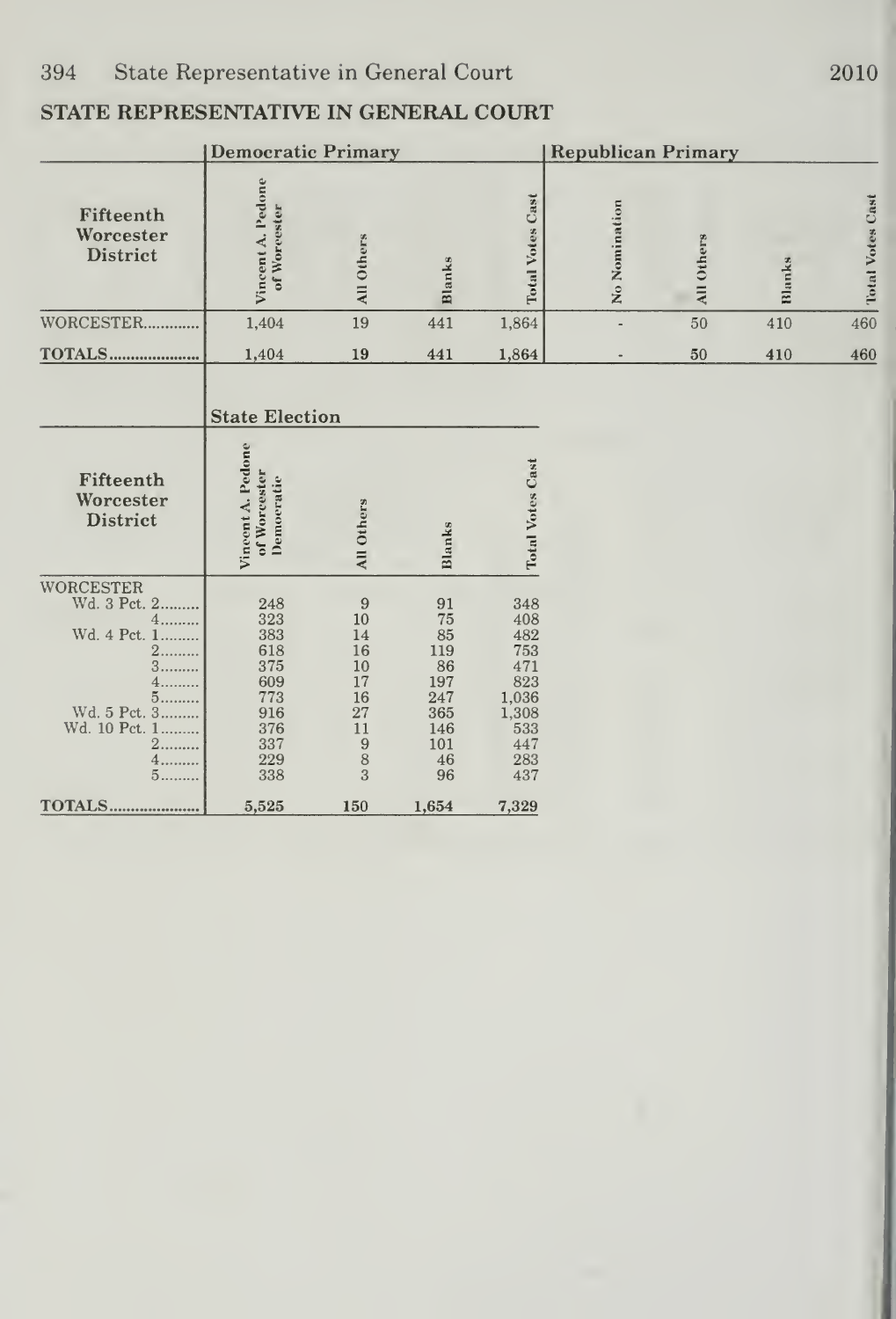|                                                                                                                       | <b>Democratic Primary</b>                                                                                                  |                                                                                                                                          |                                                                       |                                                                               | <b>Republican Primary</b> |            |        |                         |
|-----------------------------------------------------------------------------------------------------------------------|----------------------------------------------------------------------------------------------------------------------------|------------------------------------------------------------------------------------------------------------------------------------------|-----------------------------------------------------------------------|-------------------------------------------------------------------------------|---------------------------|------------|--------|-------------------------|
| Sixteenth<br>Worcester<br>District                                                                                    | John P. Fresolo<br>of Worcester                                                                                            | All Others                                                                                                                               | Blanks                                                                | <b>Total Votes Cast</b>                                                       | No Nomination             | All Others | Blanks | <b>Total Votes Cast</b> |
| WORCESTER                                                                                                             | 1,657                                                                                                                      | 21                                                                                                                                       | 479                                                                   | 2,157                                                                         |                           | 58         | 433    | 491                     |
| <b>TOTALS</b>                                                                                                         | 1,657                                                                                                                      | 21                                                                                                                                       | 479                                                                   | 2,157                                                                         |                           | 58         | 433    | 491                     |
| Sixteenth<br>Worcester<br>District                                                                                    | <b>State Election</b><br>John P. Fresolo<br>of Worcester<br>Democratic                                                     | All Others                                                                                                                               | Blanks                                                                | <b>Total Votes Cast</b>                                                       |                           |            |        |                         |
| WORCESTER<br>Wd. 5 Pct. 1<br>$\overline{2}$<br>5<br>Wd. 6 Pct. 1<br>2<br>3<br>5<br>Wd. 8 Pct. 1<br>5<br><b>TOTALS</b> | $\begin{array}{c} \mathbf{502} \\ \mathbf{735} \end{array}$<br>823<br>819<br>309<br>437<br>466<br>328<br>760<br>323<br>403 | $\begin{array}{c} 5 \\ 18 \end{array}$<br>$\bf{24}$<br>24<br>10<br>14<br>$\frac{22}{17}$<br>25<br>$\begin{array}{c} 5 \\ 13 \end{array}$ | 104<br>206<br>335<br>284<br>63<br>103<br>119<br>87<br>207<br>97<br>86 | 611<br>959<br>1,182<br>1.127<br>382<br>554<br>607<br>432<br>992<br>425<br>502 |                           |            |        |                         |
|                                                                                                                       | 5,905                                                                                                                      | 177                                                                                                                                      | 1,691                                                                 | 7,773                                                                         |                           |            |        |                         |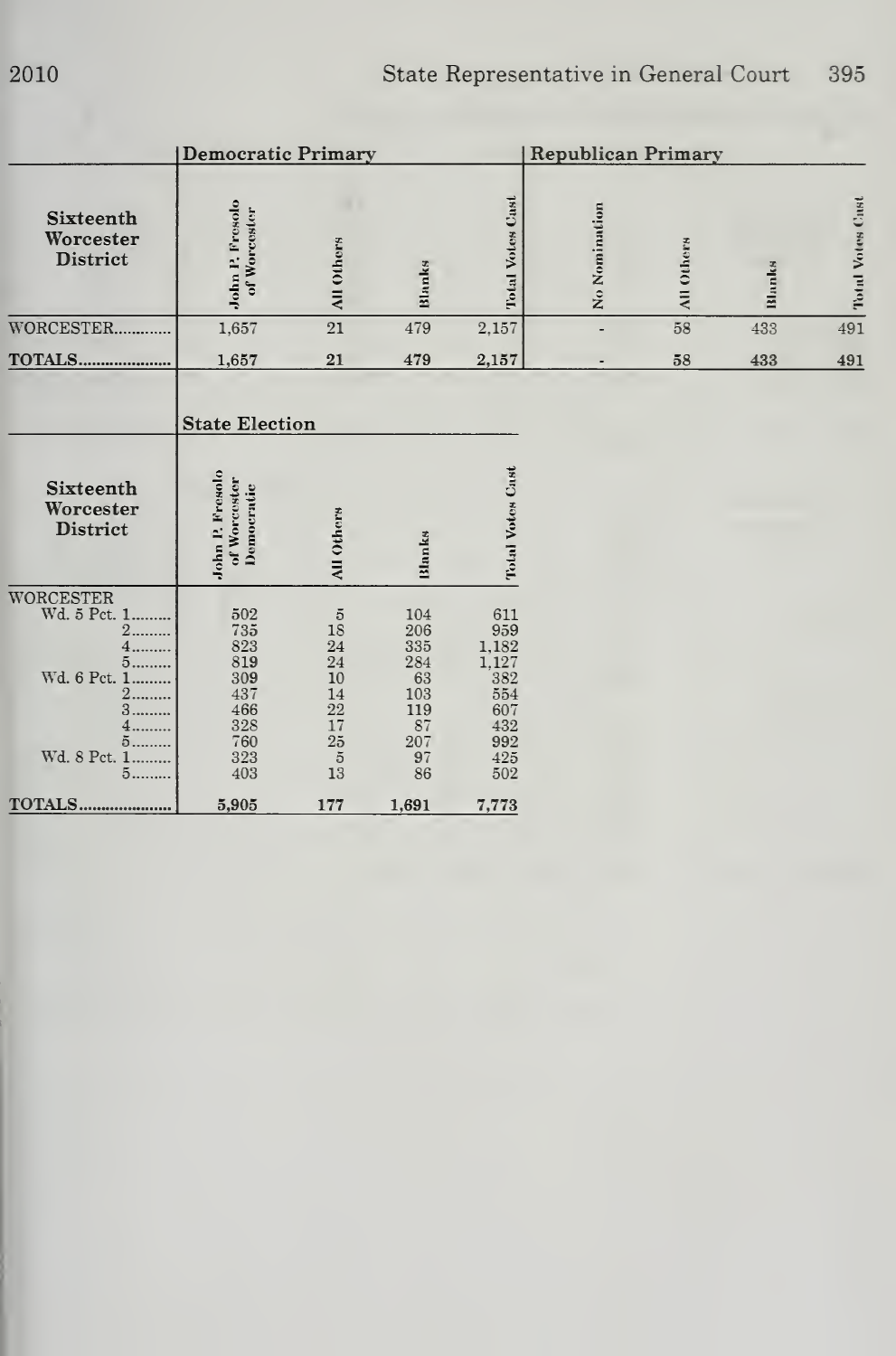|                                                                                                    |                                                      | <b>Republican Primary</b>                   |                                                   |                                                            |               |            |            |                         |
|----------------------------------------------------------------------------------------------------|------------------------------------------------------|---------------------------------------------|---------------------------------------------------|------------------------------------------------------------|---------------|------------|------------|-------------------------|
| Seventeenth<br>Worcester<br><b>District</b>                                                        | John J. Binienda, Sr.<br>of Worcester                | All Others                                  | Blanks                                            | <b>Total Votes Cast</b>                                    | No Nomination | All Others | Blanks     | <b>Total Votes Cast</b> |
| Leicester<br>WORCESTER                                                                             | 652<br>1,251                                         | $\boldsymbol{9}$<br>14                      | 164<br>372                                        | 825<br>1,637                                               |               | 38<br>51   | 544<br>386 | 582<br>437              |
| <b>TOTALS</b>                                                                                      | 1,903                                                | 23                                          | 536                                               | 2,462                                                      |               | 89         | 930        | 1,019                   |
| Seventeenth<br>Worcester                                                                           | <b>State Election</b>                                |                                             |                                                   |                                                            |               |            |            |                         |
| <b>District</b>                                                                                    | John J. Binienda, Sr.<br>of Worcester<br>Democratic  | All Others                                  | <b>Blanks</b>                                     | <b>Total Votes Cast</b>                                    |               |            |            |                         |
| Leicester<br>Pct. 1<br>$\overline{2}$<br>3<br>4.                                                   | 818<br>722<br>772<br>808                             | 24<br>17<br>16                              | 302<br>207<br>281<br>275                          | 1,144<br>946<br>1,053<br>1,099                             |               |            |            |                         |
| <b>WORCESTER</b><br>Wd. 7 Pct. 1<br>$2$<br>3.<br>4<br>5<br>Wd. 8 Pct.<br>$\mathbf{2}$<br>$3$<br>4. | 867<br>509<br>755<br>778<br>810<br>266<br>282<br>500 | 18<br>13<br>26<br>24<br>21<br>9<br>10<br>17 | 277<br>146<br>212<br>228<br>260<br>67<br>72<br>98 | 1,162<br>668<br>993<br>1,030<br>1,091<br>342<br>364<br>615 |               |            |            |                         |
| <b>TOTALS</b>                                                                                      | 7,887                                                | 195                                         | 2,425                                             | 10,507                                                     |               |            |            |                         |

2010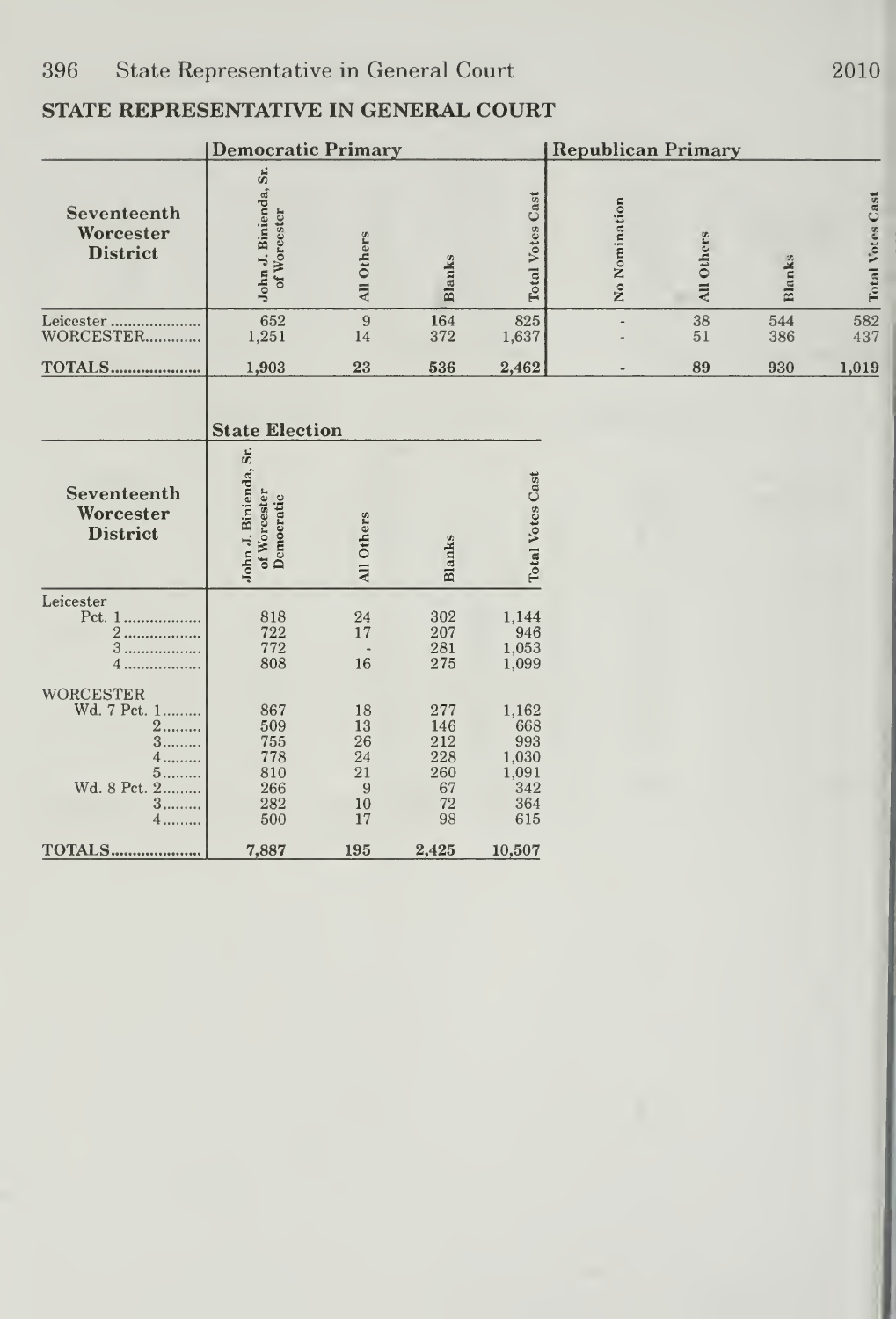|                                                             | <b>Democratic Primary</b>                       |                                            |                                             |                                 | <b>Republican Primary</b>                 |                                       |                             |                                 |
|-------------------------------------------------------------|-------------------------------------------------|--------------------------------------------|---------------------------------------------|---------------------------------|-------------------------------------------|---------------------------------------|-----------------------------|---------------------------------|
| Eighteenth<br>Worcester<br><b>District</b>                  | Jennifer M. Callahan<br>of Sutton               | All Others                                 | <b>Blanks</b>                               | <b>Total Votes Cast</b>         | Ryan C. Fattman<br>of Sutton              | All Others                            | <b>Blanks</b>               | <b>Total Votes Cast</b>         |
| Bellingham<br>Blackstone<br>Millville<br>Sutton<br>Uxbridge | 624<br>380<br>135<br>313<br>254                 | 14<br>8<br>10<br>$\overline{2}$            | 82<br>70<br>18<br>77<br>73                  | 720<br>458<br>153<br>400<br>329 | 480<br>293<br>137<br>350<br>336           | $\overline{5}$<br>$\overline{4}$<br>4 | 111<br>40<br>21<br>75<br>78 | 596<br>337<br>158<br>429<br>414 |
| <b>TOTALS</b>                                               | 1,706                                           | 34                                         | 320                                         | 2,060                           | 1,596                                     | 13                                    | 325                         | 1,934                           |
|                                                             | <b>State Election</b>                           |                                            |                                             |                                 |                                           |                                       |                             |                                 |
| Eighteenth<br>Worcester<br><b>District</b>                  | Jennifer M. Callahan<br>Democratic<br>of Sutton | Ryan C. Fattman<br>of Sutton<br>Republican | All Others                                  | <b>Blanks</b>                   | <b>Total Votes Cast</b>                   |                                       |                             |                                 |
| Bellingham<br>2<br>3.<br>4.<br>5.                           | 608<br>572<br>663<br>631<br>545                 | 671<br>666<br>645<br>772<br>549            | $\mathbf{1}$<br>$\mathbf 1$<br>$\mathbf{1}$ | 22<br>21<br>27<br>34<br>20      | 1,302<br>1,259<br>1,335<br>1,438<br>1,115 |                                       |                             |                                 |
| <b>Blackstone</b><br>2<br>$3$                               | 522<br>529<br>562                               | 476<br>546<br>616                          |                                             | 7<br>15<br>28                   | 1,005<br>1,090<br>1,206                   |                                       |                             |                                 |
| Millville                                                   | 509                                             | 626                                        |                                             | 19                              | 1,154                                     |                                       |                             |                                 |
| Sutton<br>Pct. 1<br>2                                       | 712<br>615                                      | 836<br>792                                 | $\overline{2}$<br>$\mathbf{1}$              | 18<br>11                        | 1,568<br>1,419                            |                                       |                             |                                 |
| Uxbridge<br>Pct. 1<br>2.<br>4.                              | 544<br>713<br>660                               | 810<br>642<br>645                          | $\mathbf 1$<br>$\mathbf{1}$                 | 19<br>21<br>30                  | 1,373<br>1,377<br>1,336                   |                                       |                             |                                 |
| <b>TOTALS</b>                                               | 8,385                                           | 9,292                                      | 8                                           | 292                             | 17,977                                    |                                       |                             |                                 |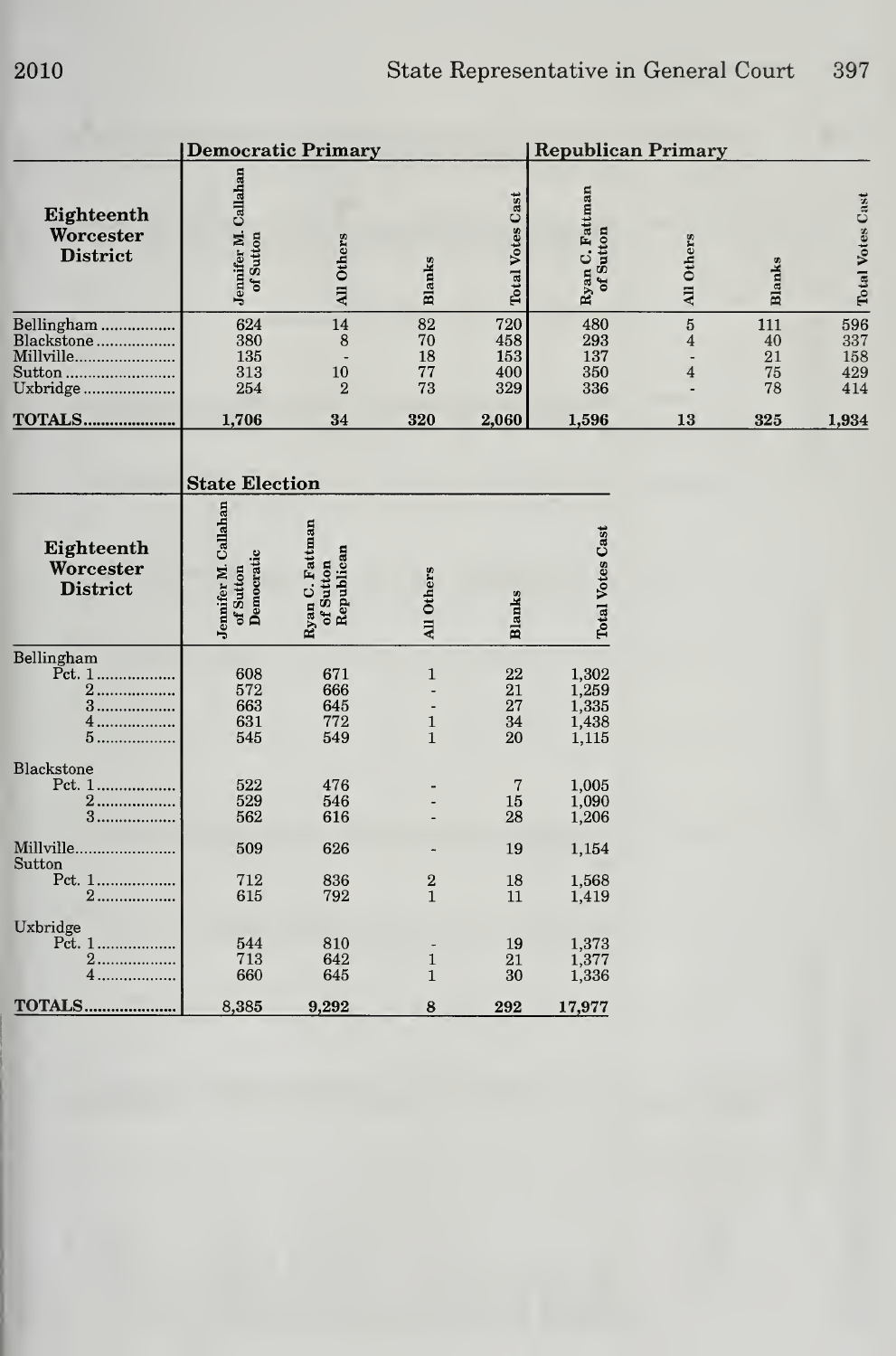| ì<br>۶<br>г<br>í<br>١<br>ł<br>j<br>þ<br>Č<br>Γ |  |
|------------------------------------------------|--|
|                                                |  |
|                                                |  |
|                                                |  |
|                                                |  |
|                                                |  |
|                                                |  |
|                                                |  |
|                                                |  |
|                                                |  |
|                                                |  |
|                                                |  |
|                                                |  |
|                                                |  |
|                                                |  |
|                                                |  |
|                                                |  |
|                                                |  |
|                                                |  |
|                                                |  |
|                                                |  |
|                                                |  |
|                                                |  |

|                       | Total Votes Cast                                     | 23802349<br>23802349<br>238023                       | 2222482<br>202222                                                                                                                                                                                                              |                                                                                                                                                                                                                                |                                                                    | 2867330                                                | 335385                                                                  | 2,728                   | 43,062                  |
|-----------------------|------------------------------------------------------|------------------------------------------------------|--------------------------------------------------------------------------------------------------------------------------------------------------------------------------------------------------------------------------------|--------------------------------------------------------------------------------------------------------------------------------------------------------------------------------------------------------------------------------|--------------------------------------------------------------------|--------------------------------------------------------|-------------------------------------------------------------------------|-------------------------|-------------------------|
|                       | Blanks                                               |                                                      | $44820$ $8920$ $8920$ $8920$ $8920$ $8920$ $8920$ $8920$ $8920$ $8920$ $8920$ $8920$ $8920$ $8920$ $8920$ $8920$ $8920$ $8920$ $8920$ $8920$ $8920$ $8920$ $8920$ $8920$ $8920$ $8920$ $8920$ $8920$ $8920$ $8920$ $8920$ $89$ | 1388855                                                                                                                                                                                                                        | 1834452                                                            | $\frac{636}{200}$                                      |                                                                         | 515                     | 9,112                   |
|                       | $\sigma$ and Ofpers                                  | $\cdot$ 0.01 $\cdot$                                 | ' ಬಿ ಸೆ<br>ಅಂ                                                                                                                                                                                                                  | $\overline{\phantom{a}}$ മറ്റുന                                                                                                                                                                                                | $4\alpha$                                                          |                                                        | $1011 - 1010$                                                           | $21$ $2$                | 261                     |
| <b>State Election</b> | Democratic<br>ogbind Aockbridge<br>David F. Capeless | 8814893                                              | 17821<br>,885<br>477                                                                                                                                                                                                           | 2325634                                                                                                                                                                                                                        | 333333<br>334334<br>334                                            |                                                        | sengga senggang                                                         | 2,192                   | 33,689                  |
|                       | Total Votes Cast                                     | $\frac{8}{4}$ 33                                     | 88888                                                                                                                                                                                                                          | 88588                                                                                                                                                                                                                          |                                                                    | LL323 AE215 52021                                      |                                                                         | 34                      | 429                     |
|                       | $\vert$ Blanks                                       | 2222                                                 |                                                                                                                                                                                                                                | gadaa rikaa                                                                                                                                                                                                                    |                                                                    | LL 238 se da 55 august                                 |                                                                         | 85<br>34                | 2,305                   |
| Primary               | <b>STOLIO</b> IIA                                    |                                                      |                                                                                                                                                                                                                                | ന ഷ മ മ പ                                                                                                                                                                                                                      |                                                                    |                                                        | $\cdot$ 10 $-$<br>ဖက                                                    |                         | 124                     |
| Republican            | noitsnimoV oV                                        |                                                      |                                                                                                                                                                                                                                |                                                                                                                                                                                                                                |                                                                    |                                                        |                                                                         |                         |                         |
|                       | Total Votes Cast                                     | <b>andar</b><br>85288                                | 851408<br>851408                                                                                                                                                                                                               |                                                                                                                                                                                                                                |                                                                    |                                                        | 3224                                                                    | 1,499<br>184            | 22,108                  |
|                       | Blanks                                               | 491                                                  |                                                                                                                                                                                                                                | .ಜಹತ್ತ ಜೆಜಜತೆವ ಜಹಪಟಚಿ ಎದಳಲ್ಲಿ ಜನತು ಜನಸಜ್ಯ<br>.ಜಹತ್ತ ಜೆಜಜತೆವ ಜಹಪಟಚ                                                                                                                                                              |                                                                    |                                                        |                                                                         | $\frac{400}{42}$        | 5,978                   |
|                       | <b>ST9410 IIA</b>                                    | $\mathbf{\Omega}$                                    |                                                                                                                                                                                                                                |                                                                                                                                                                                                                                |                                                                    |                                                        |                                                                         |                         | $\overline{\mathbf{8}}$ |
| Democratic Primary    | ogbindaboi& isoW io<br>David F. Capeless             | ,469<br>641886<br>14586                              |                                                                                                                                                                                                                                | $1.1$ $1.44$ $1.44$ $1.44$ $1.44$ $1.44$ $1.44$ $1.44$ $1.44$ $1.44$ $1.44$ $1.44$ $1.44$ $1.44$ $1.44$ $1.44$ $1.44$ $1.44$ $1.44$ $1.44$ $1.44$ $1.44$ $1.44$ $1.44$ $1.44$ $1.44$ $1.44$ $1.44$ $1.44$ $1.44$ $1.44$ $1.44$ |                                                                    |                                                        | 8346533                                                                 | $,093$<br>$142$         | 16,049                  |
|                       | Berkshire<br>District                                | Adams<br>Clarksburg<br>Cheshire.<br>Becket<br>Alford | Great Barrington<br>Florida<br>Hancock<br>Egremont<br>Dalton                                                                                                                                                                   | Lanesborough<br>Hinsdale<br>Monterey<br>Lenox<br>Lee                                                                                                                                                                           | New Marlborough<br>NORTH ADAMS<br>Mount Washington.<br>New Ashford | Sandisfield<br>PITTSFIELD<br>Richmond<br>Peru<br>Savoy | Washington<br>West Stockbridge<br>Stockbridge<br>Tyringham<br>Sheffield | Williamstown<br>Windsor | TOTALS                  |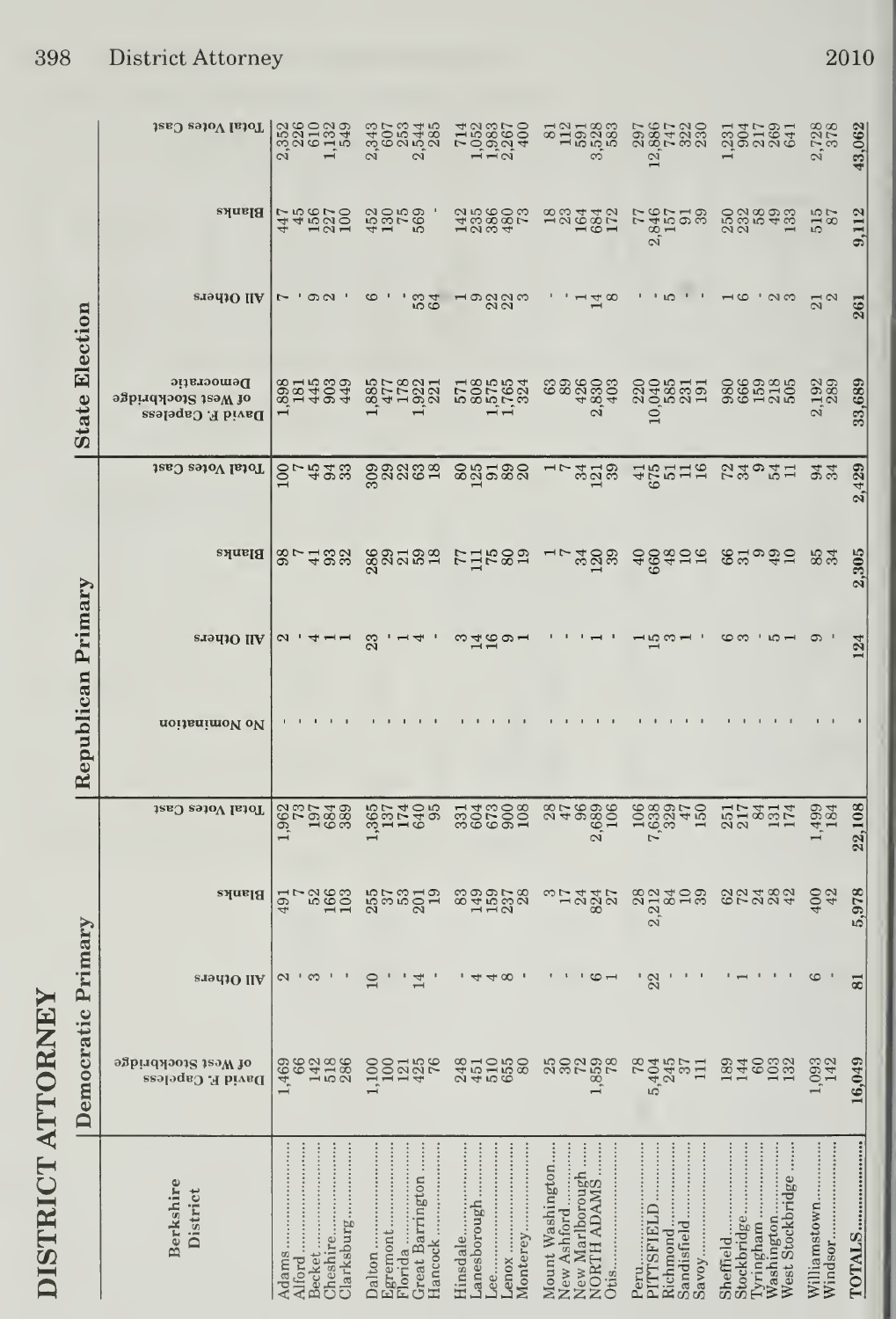|                                                                           | Democratic Primary                      |                         |                                                                        |                                    | Republican Primary |                    |                           |                           | <b>State Election</b>                           |                    |                                  |                                           |
|---------------------------------------------------------------------------|-----------------------------------------|-------------------------|------------------------------------------------------------------------|------------------------------------|--------------------|--------------------|---------------------------|---------------------------|-------------------------------------------------|--------------------|----------------------------------|-------------------------------------------|
| District<br><b>Bristol</b>                                                | of Fall River<br>C. Samuel Sutter       | <b>SIOUIO</b> IIA       | Blanks                                                                 | Total Votes Cast                   | noitsnimoV oV      | All Others         | Blanks                    | Total Votes Cast          | Democratic<br>of Fall River<br>C. Samuel Sutter | <b>STALLO IIA</b>  | Blanks                           | Total Votes Cast                          |
| Jighton<br>TTLEBORO<br>Acushnet<br>Berkley                                | 1885 1887<br>  1885 1887<br>  1890 1897 |                         | <b>ESPERE</b><br>ESPERE                                                |                                    |                    | ∾ಜಪಿದ್ದ            | 8869888                   | 8118851<br>811885         | 325325<br>225326<br>23532                       | 55458              | 3335855<br>335855<br>33685       | 4028575<br>4034757<br>4034757             |
| Aansfield<br>reetown<br>airhaven<br>ALL RIVER                             | <b>2292788</b><br>2007<br>2007          | $\infty$ rowa           | $\begin{array}{c}\n 35 \\ 35 \\ 25 \\ 36 \\ \hline\n 18\n \end{array}$ | 133855<br>138855<br>1955           |                    | 3422               | 1336422                   | <b>SSS252</b>             |                                                 | 1888.              | 86448801<br>0.448801<br>0.448801 | 0768888<br>0.088888<br>0.000888<br>0.0008 |
| Raynham<br>Jorth Attleborough<br>Rehoboth<br><b>NEW BEDFORD</b><br>Vorton | 4.9442                                  | 49<br>$\mathbf{\Omega}$ | <b>1988</b><br>2005<br>2015<br>2015                                    | 07987<br>0768845<br>0768           |                    | వ ద లా జ<br>విద్ద  | 117886<br>117886<br>11788 | 138838                    | 18,802<br>6,403<br>6,403<br>6,605<br>6,605      | $\frac{23}{284}$ . | 6823558<br>682356<br>682556      | 22,057<br>10,068<br>10,068<br>4,523       |
| Westport<br>Somerset<br>Seekonk                                           | 23150212<br>21150212<br>211502          | + ಣ                     | ದ ಹೆಜೆ ಪ್ರಕಾರ<br>ಪ್ರಕಾಶದ                                               | 3592<br>092300<br>045004<br>041002 |                    | $^{17}_{14}$<br>59 | 52252                     | <b>5523551</b><br>F523651 | no 4 H 4<br>2008<br>2008<br>2019                | 21952              | 111101                           | 01303445770<br>01400445<br>01400445       |
| <b>TOTALS</b>                                                             | 29,370                                  | 100                     | 9,314                                                                  | 38,784                             |                    | 511                | 15,580                    | 16,091                    | 126,734                                         | 1,274              | 46,995                           | 175,003                                   |